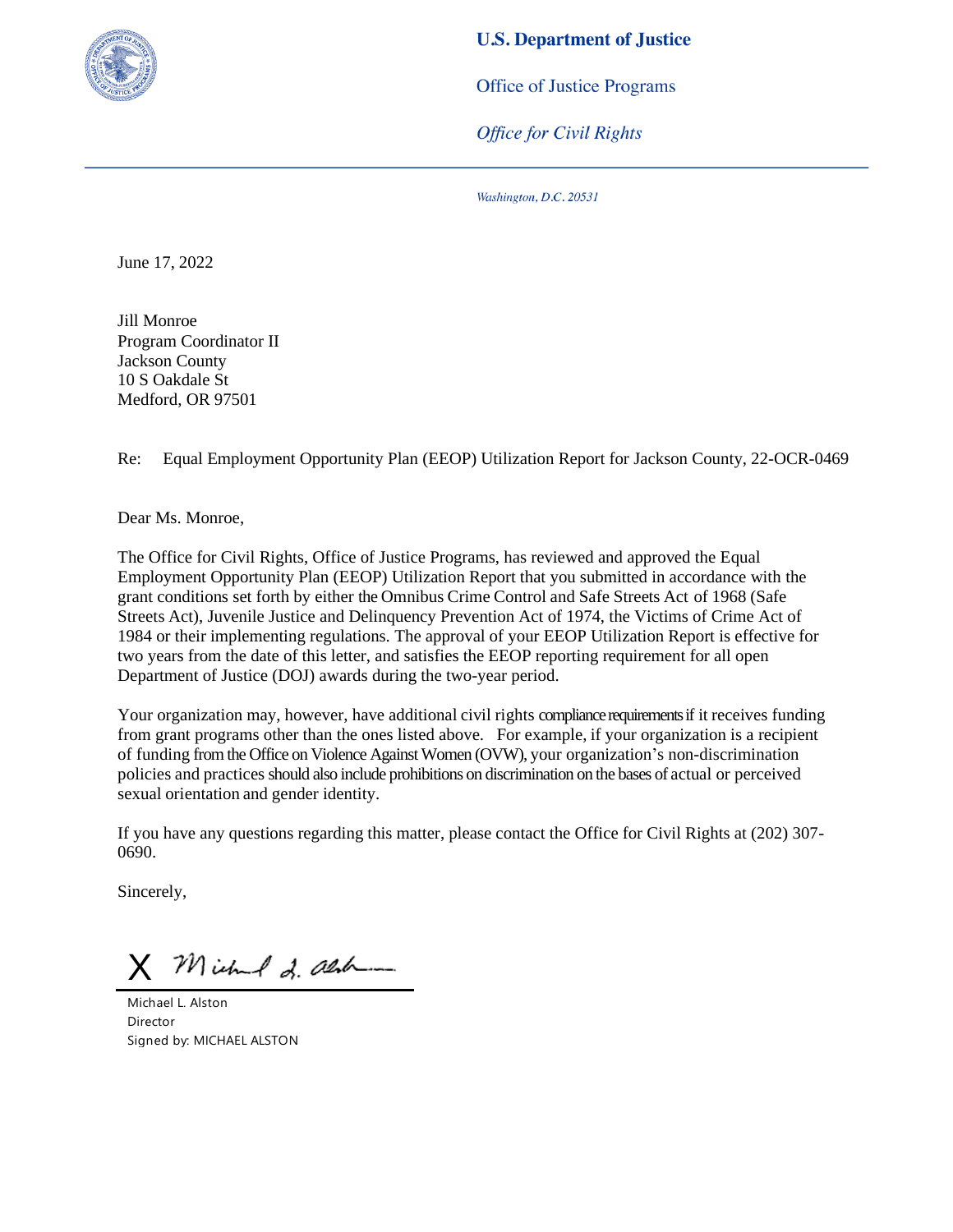# EEO Utilization Report

Organization Information Name: Jackson County City: Medford State: OR Zip: 97501

Type: County/Municipal Government (not law enforcement)

Mon 10-18-2021 18:26:18 EDT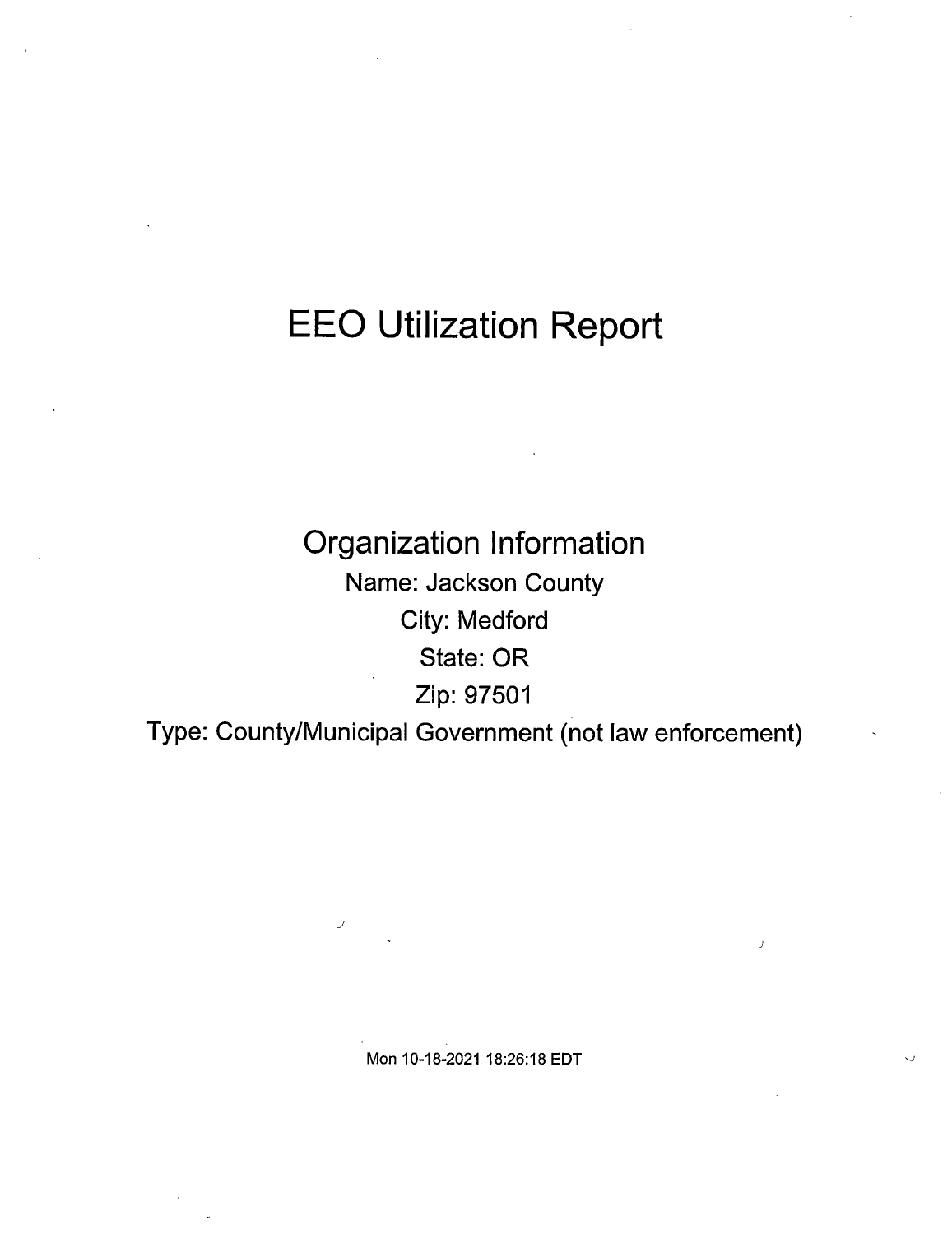## step 1: Introductory Information

#### Policy Statement;

Jackson County is committed to being an Equai Empioyment Opportunity employer and compiying with the Americans with Disabilities Act. Our commitment includes providing a respectful working environment that includes an inclusive, diverse, and an equal employment opportunity environment free of uniawful discrimination, harassment, and retaiiation. This commitment is made by Jackson County in accordance with applicable Federal, State, and Local laws and regulations.

 $\overline{1}$ 

Following File has been uploaded:Pollcy 5-47d EqualEmploymentOpportunity.pdf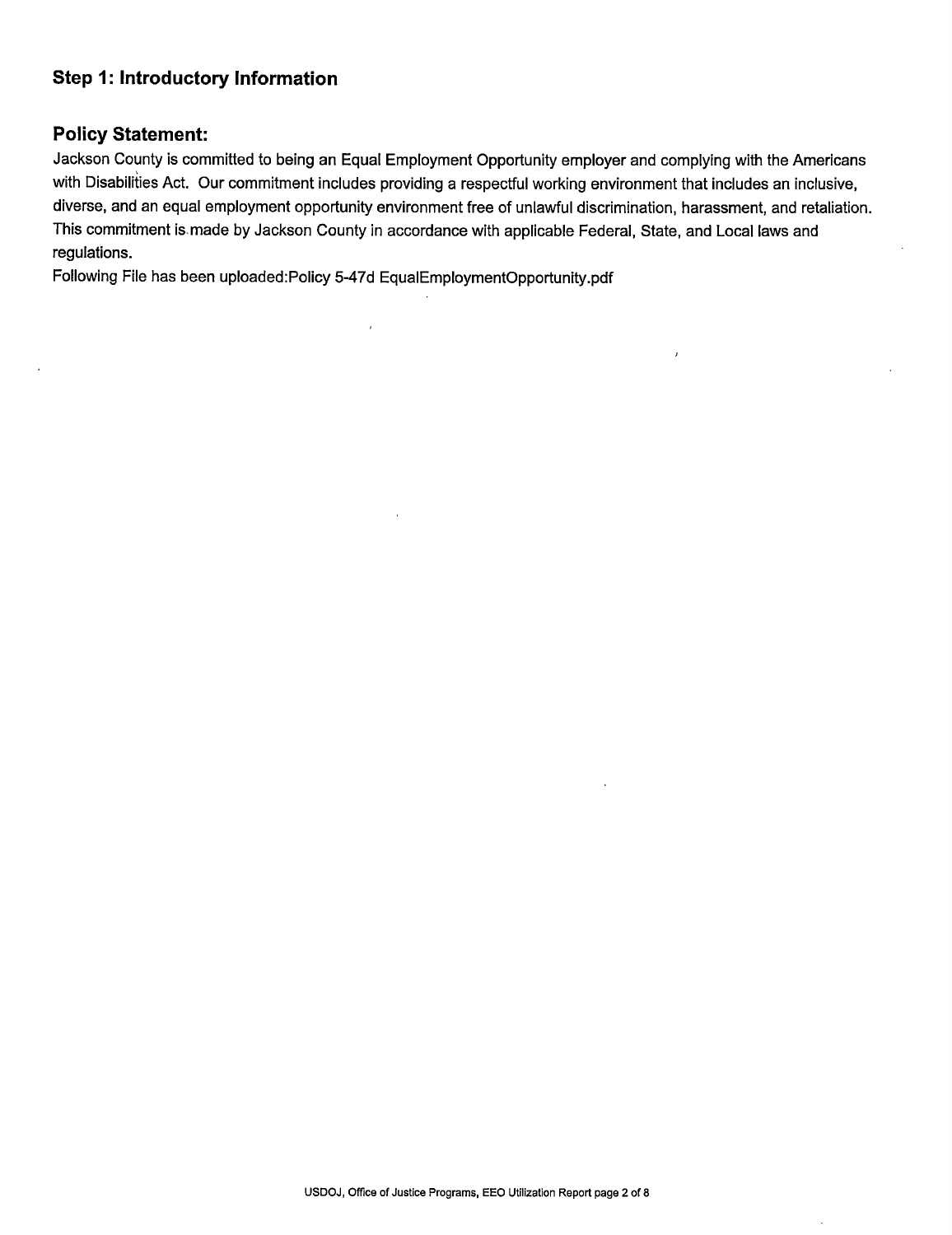## step 4b: Narrative of Interpretation

A comparison of Jackson Countys workforce to the community labor statistics for Jackson County indicated underutilization of men, women and minorities in some areas.

1. White men were under-represented in the Professional category by -9%, Protective Services sworn category by -9%, and Administrative Support category by -25%.

2. White females were under-represented in the Office/Administrators category by -7%, Technicians category by -19%, Protected Services: non-sworn category by -47% and Service/Maintenance category by -15%.

3. Hispanic/Latino females were under-represented in the Service/Maintenance category by -7%.

Although the Utilization Analysis indicated other instances of under-representation, the actual numbers of employees in these job categories made it difficult to draw any reliable conclusions regarding underutilizations. Also, the community labor statistics show that the population of Black, Asian, Native Hawaiian or Other Pacific Islander, American Indian or Alaska Native, and two or more races are diminutive in Jackson County. Although these populations are diminutive, Jackson County welcomes the opportunity to increase its utilization of females and males in each of the recognized categories.

In reviewing the EEOP Report Form that Jackson County submitted to the Office of Civil Rights in 2019, we were able to track Improvements in the recruitment and retention of White maies in the Administrative Support category and females in the Technicians category. Jackson County has formulated our current objective and the steps to achieve successful recruitment and retention results, and showed improvements. However, due to the pandemic overali applicant numbers were lower impacted over the iast two years.

## Step 5: Objectives and Steps

1. improve representation In underutilized areas: White Maies in Professional, Protective Services: sworn, and Administrative Support categories; White Females in Officials/Administrators, Technician and Protective Services: non-sworn categories; and Hispanic Females in Services/Maintenance category.

a. Step 1. Identify particuiar county departments, offices, and job positions that contribute to the underutilization categories and expand outreach for related job postings.

b. Step 2. Continue online outreach to and in-person visits to career fairs and events at community colleges and universities to encourage students for internships, summer work, and empioyment with the County. Target Klamath Falls, Ashland, Medford, and surrounding areas.

c. Step 3. Continue to partner with local employment agencies (e.g., Barrett Business Services, confident Staffing, Personnel Source, WorkSource Oregon, and the Employment Department) that provide career path training for job seekers and help them to explore job opportunities.

- d. Step 4. Expand usage of social media platforms to broaden outreach of job and career opportunities.
- e. Step 5. Continue to attend Police academy recruiting days.

f. Step 6. For Professional and Official/Administrator categories, expand outreach to state and western region professional and local government associations and continue to advertise in local, national, and trade magazines.

## Step 6: Internal Dissemination

Jackson County will continue to conspicuously post the Equal Employment Opportunity Plan on bulletin boards throughout the County.

Jackson County will continue to post the Equal Employment Opportunity Plan on the Countys employee website, JC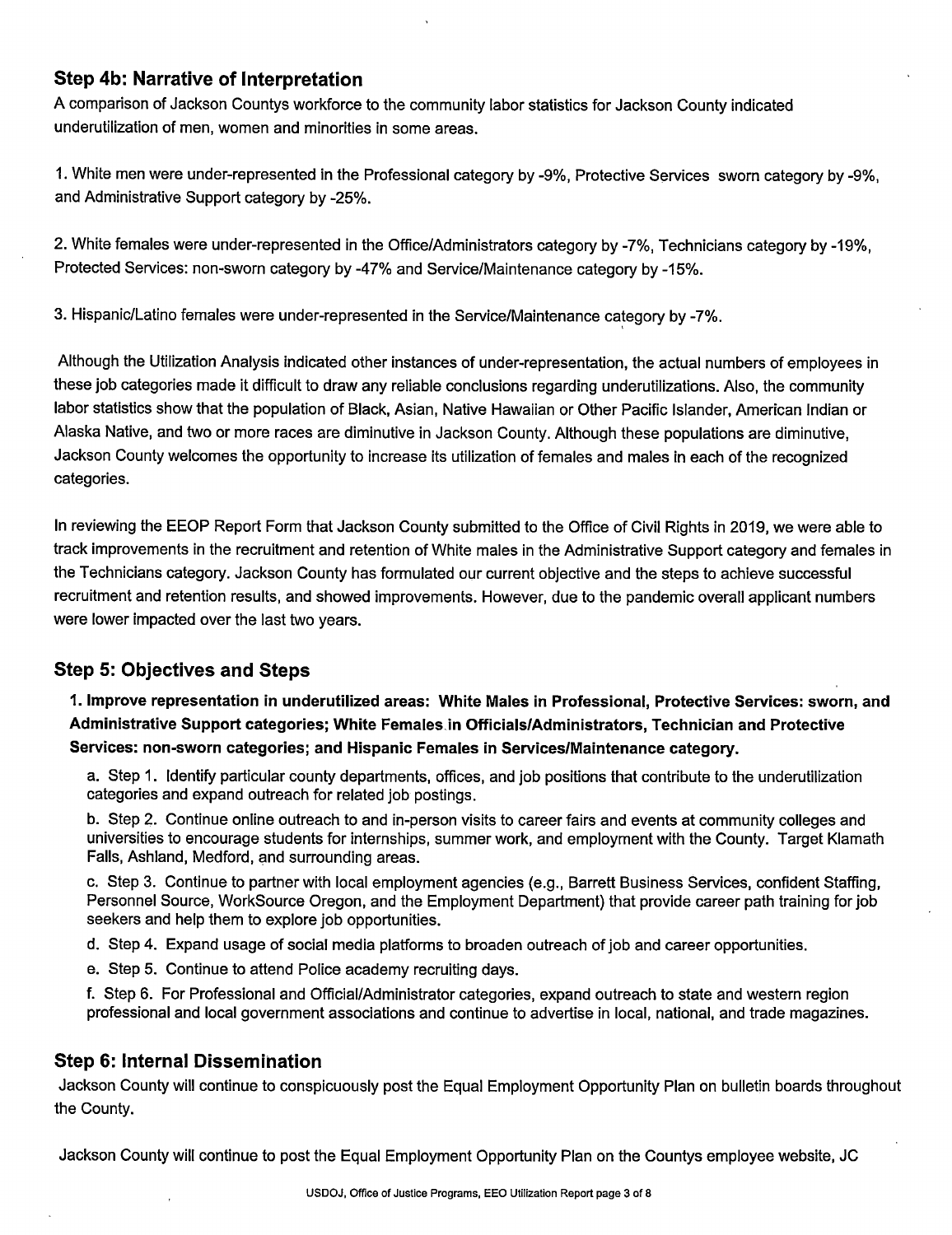Central.

Jackson County will continue to inform all new employees about the Equal Employment Opportunity Plan, and how they may obtain a copy, at New Employee Orientation.

#### Step 7: External Dissemination

Jackson County will continue to include the statement Women, Minorities and Disabled Encouraged to Apply and Equal Opportunity Employer on employment ads.

· Jackson County will continue to include the statement Jackson County is an Equal Opportunity Employer on job postings.

Jackson County will continue to post the Equal Employment Opportunity Plan on its public website, www.jacksoncounty.org.

Jackson County will continue to include on job announcements, and post on the Countys public job board, information explaining how applicants and members of the public may obtain a copy of the EEC pian.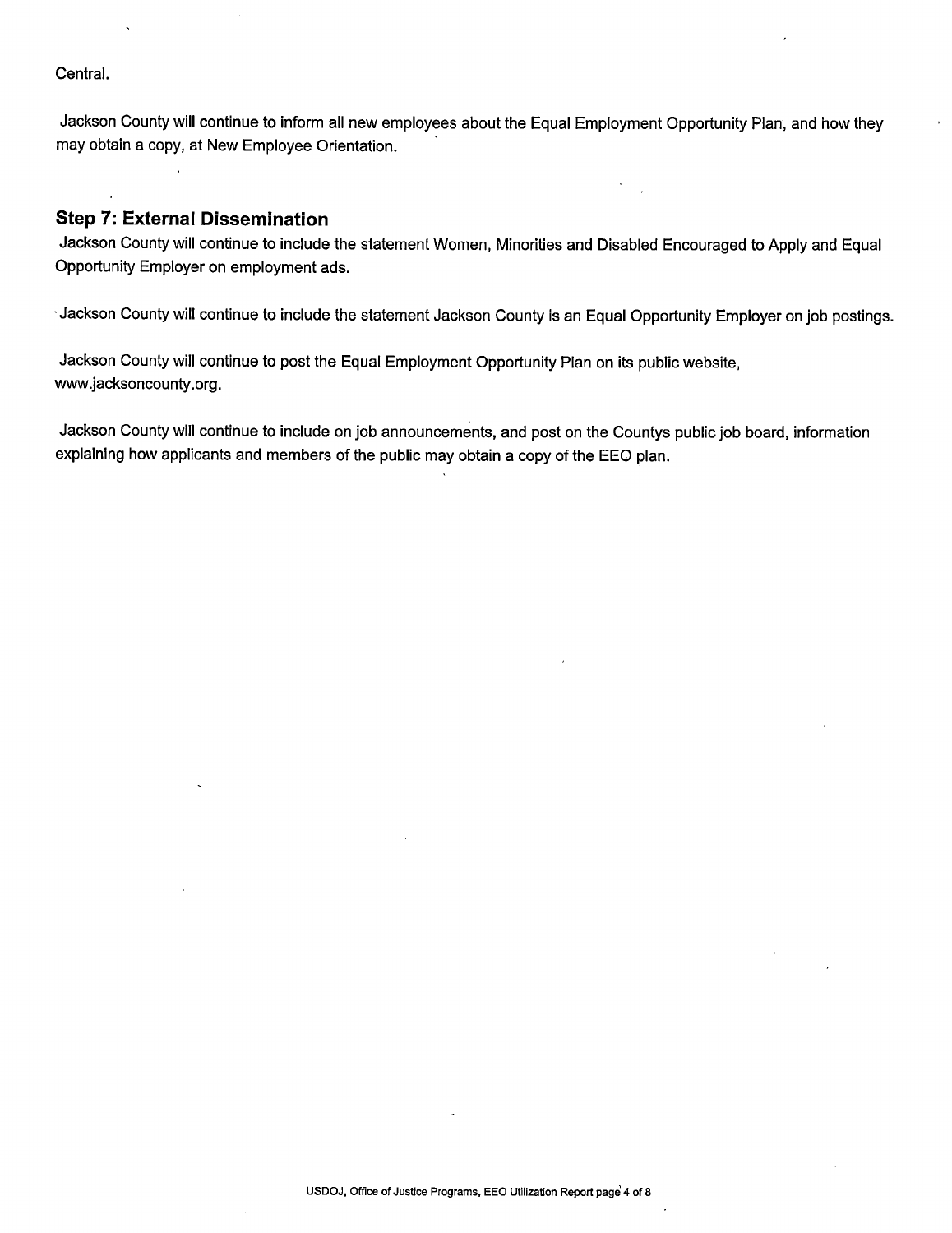#### **Utilization Analysis Chart** Relevant Labor Market: Jackson County, Oregon

 $\sim$ 

 $\bar{\mathcal{A}}$ 

| Male                                      |               |                       |                                        |                                                  |        |                                                       |                         | Female |                         |                       |                                        |                                           |        |                                                       |                         |       |  |
|-------------------------------------------|---------------|-----------------------|----------------------------------------|--------------------------------------------------|--------|-------------------------------------------------------|-------------------------|--------|-------------------------|-----------------------|----------------------------------------|-------------------------------------------|--------|-------------------------------------------------------|-------------------------|-------|--|
| <b>Job Categories</b>                     | White         | Hispanic<br>or Latino | <b>Black or</b><br>African<br>American | American<br>Indian or<br>Alaska<br><b>Native</b> | Asian  | Native<br>Hawaiian<br>or Other<br>Pacific<br>Islander | Two or<br>More<br>Races | Other  | White                   | Hispanic<br>or Latino | <b>Black or</b><br>African<br>American | American<br>Indian or<br>Alaska<br>Native | Asian  | Native<br>Hawaiian<br>or Other<br>Pacific<br>Islander | Two or<br>More<br>Races | Other |  |
| Officials/Administrators                  |               |                       |                                        |                                                  |        |                                                       |                         |        |                         |                       |                                        |                                           |        |                                                       |                         |       |  |
| Workforce #/%                             | 40/66%        | 0/0%                  | 0/0%                                   | 0/0%                                             | 1/2%   | 0/0%                                                  | 0/0%                    | 0/0%   | 20/33%                  | 0/0%                  | 0/0%                                   | 0/0%                                      | 0/0%   | 0/0%                                                  | 0/0%                    | 0/0%  |  |
| <b>CLS #/%</b>                            | 4,915/50<br>℅ | 245/2%                | 0/0%                                   | 0/0%                                             | 65/1%  | 0/0%                                                  | 115/1%                  | 0/0%   | 3,895/40<br>℅           | 315/3%                | 50/1%                                  | 15/0%                                     | 110/1% | 4/0%                                                  | 75/1%                   | 15/0% |  |
| Utilization #/%                           | 16%           | $-2%$                 | 0%                                     | 0%                                               | 1%     | 0%                                                    | $-1%$                   | 0%     | $-7%$                   | -3%                   | $-1%$                                  | -0%                                       | $-1%$  | -0%                                                   | $-1%$                   | -0%   |  |
| <b>Professionals</b>                      |               |                       |                                        |                                                  |        |                                                       |                         |        |                         |                       |                                        |                                           |        |                                                       |                         |       |  |
| Workforce #/%                             | 62/29%        | 7/3%                  | 1/0%                                   | 3/1%                                             | 1/0%   | 0/0%                                                  | 2/1%                    | 0/0%   | 117/55%                 | 11/5%                 | 0/0%                                   | 1/0%                                      | 2/1%   | 0/0%                                                  | 5/2%                    | 0/0%  |  |
| <b>CLS #/%</b>                            | 5,005/39<br>% | 130/1%                | 0/0%                                   | 25/0%                                            | 125/1% | 15/0%                                                 | 80/1%                   | 0/0%   | 6,810/53<br>%           | 415/3%                | 0/0%                                   | 20/0%                                     | 185/1% | 4/0%                                                  | 104/1%                  | 10/0% |  |
| Utilization #/%                           | -9%           | 2%                    | 0%                                     | 1%                                               | $-0%$  | $-0%$                                                 | 0%                      | 0%     | 3%                      | 2%                    | 0%                                     | 0%                                        | $-0%$  | $-0%$                                                 | 2%                      | $-0%$ |  |
| Technicians                               |               |                       |                                        |                                                  |        |                                                       |                         |        |                         |                       |                                        |                                           |        |                                                       |                         |       |  |
| Workforce #/%                             | 48/59%        | 4/5%                  | 0/0%                                   | 0/0%                                             | 0/0%   | 0/0%                                                  | 3/4%                    | 0/0%   | 22/27%                  | 2/2%                  | 0/0%                                   | 1/1%                                      | 0/0%   | 0/0%                                                  | 1/1%                    | 0/0%  |  |
| <b>CLS #/%</b>                            | 940/42%       | 40/2%                 | 0/0%                                   | 30/1%                                            | 20/1%  | 0/0%                                                  | 10/0%                   | 0/0%   | 1,025/46<br>℅           | 60/3%                 | 0/0%                                   | 15/1%                                     | 20/1%  | 0/0%                                                  | 65/3%                   | 0/0%  |  |
| Utilization #/%                           | 17%           | 3%                    | 0%                                     | $-1%$                                            | $-1%$  | 0%                                                    | 3%                      | 0%     | $-19%$                  | $-0\%$                | 0%                                     | 1%                                        | $-1%$  | 0%                                                    | $-2%$                   | 0%    |  |
| <b>Protective Services:</b><br>Sworn      |               |                       |                                        |                                                  |        |                                                       |                         |        |                         |                       |                                        |                                           |        |                                                       |                         |       |  |
| Workforce #/%                             | 70/67%        | 5/5%                  | 2/2%                                   | 1/1%                                             | 1/1%   | 0/0%                                                  | 2/2%                    | 0/0%   | 21/20%                  | 2/2%                  | 0/0%                                   | 0/0%                                      | 1/1%   | 0/0%                                                  | 0/0%                    | 0/0%  |  |
| <b>CLS #/%</b>                            | 955/75%       | 75/6%                 | 0/0%                                   | 35/3%                                            | 10/1%  | 0/0%                                                  | 40/3%                   | 15/1%  | 135/11%                 | 4/0%                  | 0/0%                                   | 0/0%                                      | 0/0%   | 0/0%                                                  | 0/0%                    | 0/0%  |  |
| Utilization #/%                           | $-9%$         | $-1%$                 | 2%                                     | $-2%$                                            | 0%     | 0%                                                    | $-1%$                   | $-1%$  | 9%                      | 2%                    | 0%                                     | 0%                                        | 1%     | 0%                                                    | 0%                      | 0%    |  |
| <b>Protective Services: Non-</b><br>sworn |               |                       |                                        |                                                  |        |                                                       |                         |        |                         |                       |                                        |                                           |        |                                                       |                         |       |  |
| Workforce #/%                             | 11/79%        | 1/7%                  | 0/0%                                   | 0/0%                                             | 0/0%   | 0/0%                                                  | 1/7%                    | 0/0%   | 1/7%                    | 0/0%                  | 0/0%                                   | 0/0%                                      | 0/0%   | 0/0%                                                  | 0/0%                    | 0/0%  |  |
| Civilian Labor Force #/%                  | 60/43%        | 0/0%                  | 0/0%                                   | 0/0%                                             | 0/0%   | 0/0%                                                  | 0/0%                    | 0/0%   | 75/54%                  | 4/3%                  | 0/0%                                   | 0/0%                                      | 0/0%   | 0/0%                                                  | 0/0%                    | 0/0%  |  |
| Utilization #/%                           | 35%           | 7%                    | 0%                                     | 0%                                               | 0%     | 0%                                                    | 7%                      | 0%     | $-47%$                  | $-3%$                 | 0%                                     | 0%                                        | 0%     | 0%                                                    | 0%                      | 0%    |  |
| Administrative Support                    |               |                       |                                        |                                                  |        |                                                       |                         |        |                         |                       |                                        |                                           |        |                                                       |                         |       |  |
| Workforce #/%                             | 9/7%          | 0/0%                  | 0/0%                                   | 0/0%                                             | 0/0%   | 0/0%                                                  | 0/0%                    | 0/0%   | 105/78%                 | 11/8%                 | 0/0%                                   | 4/3%                                      | 1/1%   | 0/0%                                                  | 5/4%                    | 0/0%  |  |
| <b>CLS #/%</b>                            | 7,975/31<br>% | 585/2%                | 140/1%                                 | 30/0%                                            | 65/0%  | 30/0%                                                 | 115/0%                  | 15/0%  | 14,615/58 1,155/5%<br>% |                       | 0/0%                                   | 30/0%                                     | 80/0%  | 10/0%                                                 | 465/2%                  | 45/0% |  |

 $\mathbf{r}$ 

USDOJ, Office of Justice Programs, EEC Utilization Report page 5 of 8

 $\sim 10^7$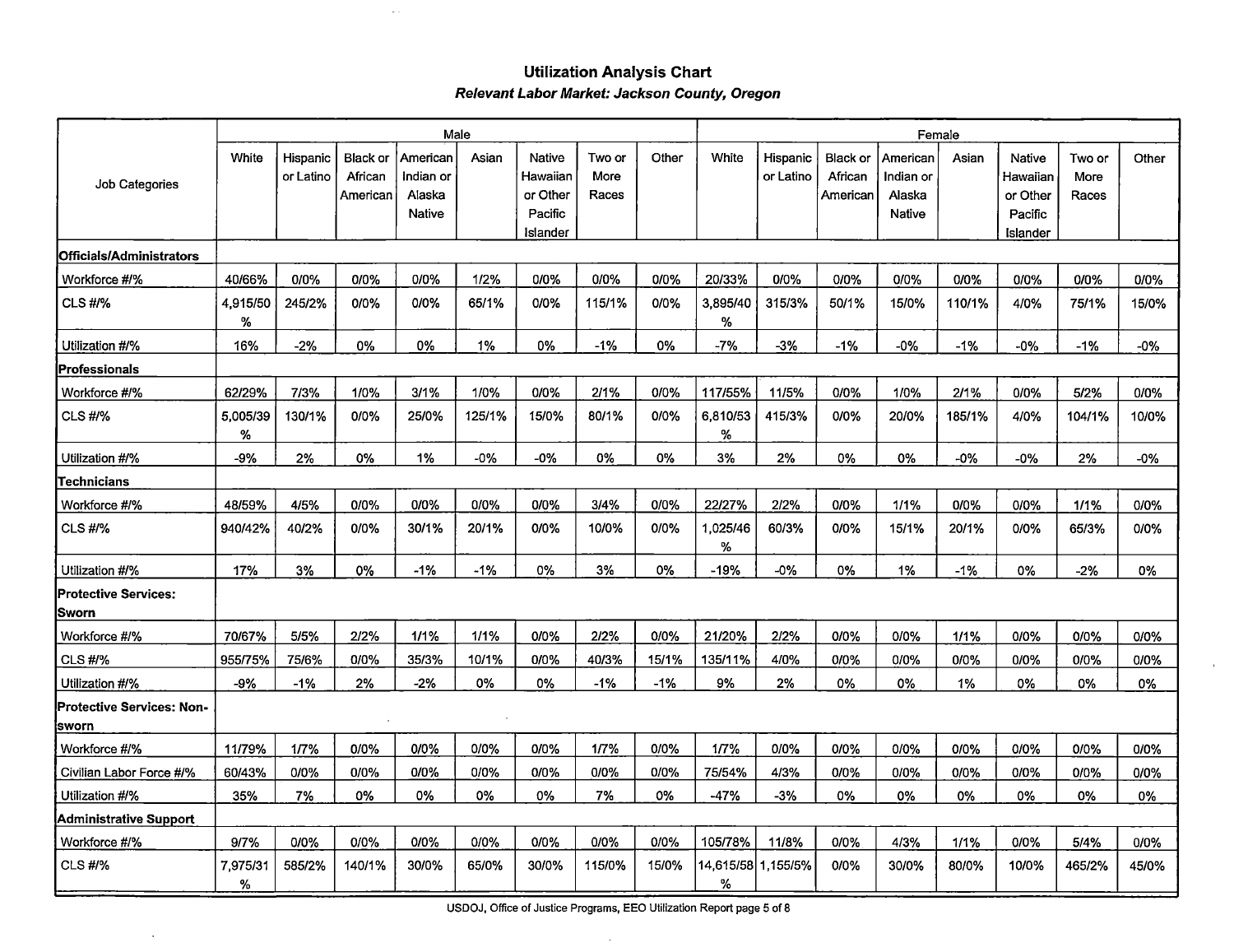|                            | Male          |                         |                     |                     |        |                      |               |        |               | Female     |                     |                     |        |                      |               |       |  |  |
|----------------------------|---------------|-------------------------|---------------------|---------------------|--------|----------------------|---------------|--------|---------------|------------|---------------------|---------------------|--------|----------------------|---------------|-------|--|--|
|                            | White         | Hispanic                | Black or            | American            | Asian  | Native               | Two or        | Other  | White         | Hispanic   | Black or            | American            | Asian  | Native               | Two or        | Other |  |  |
| Job Categories             |               | or Latino               | African<br>American | Indian or<br>Alaska |        | Hawaiian<br>or Other | More<br>Races |        |               | or Latino  | African<br>American | Indian or<br>Alaska |        | Hawaiian<br>or Other | More<br>Races |       |  |  |
|                            |               |                         |                     | <b>Native</b>       |        | Pacific<br>Islander  |               |        |               |            |                     | <b>Native</b>       |        | Pacific<br>Islander  |               |       |  |  |
| Utilization #/%            | $-25%$        | $-2%$                   | $-1%$               | $-0%$               | $-0%$  | $-0%$                | $-0%$         | -0%    | 20%           | 4%         | 0%                  | 3%                  | 0%     | $-0%$                | 2%            | -0%   |  |  |
| <b>Skilled Craft</b>       |               |                         |                     |                     |        |                      |               |        |               |            |                     |                     |        |                      |               |       |  |  |
| Workforce #/%              | 18/78%        | 2/9%                    | 0/0%                | 0/0%                | 0/0%   | 0/0%                 | 3/13%         | 0/0%   | 0/0%          | 0/0%       | 0/0%                | 0/0%                | 0/0%   | 0/0%                 | 0/0%          | 0/0%  |  |  |
| <b>CLS #/%</b>             | 6,675/82<br>% | 800/10%                 | 25/0%               | 95/1%               | 10/0%  | 25/0%                | 100/1%        | 25/0%  | 315/4%        | 19/0%      | 0/0%                | 0/0%                | 0/0%   | 0/0%                 | 20/0%         | 0/0%  |  |  |
| Utilization #/%            | -4%           | $-1%$                   | $-0\%$              | $-1%$               | $-0\%$ | -0%                  | 12%           | $-0\%$ | $-4%$         | -0%        | 0%                  | 0%                  | 0%     | 0%                   | $-0%$         | 0%    |  |  |
| <b>Service/Maintenance</b> |               |                         |                     |                     |        |                      |               |        |               |            |                     |                     |        |                      |               |       |  |  |
| Workforce #/%              | 23/70%        | 2/6%                    | 1/3%                | 0/0%                | 0/0%   | 0/0%                 | 1/3%          | 0/0%   | 6/18%         | 0/0%       | 0/0%                | 0/0%                | 0/0%   | 0/0%                 | 0/0%          | 0/0%  |  |  |
| <b>CLS #/%</b>             | %             | 11,760/44 2,750/10<br>% | 100/0%              | 115/0%              | 180/1% | 45/0%                | 165/1%        | 30/0%  | 8,965/34<br>% | $1.8257\%$ | 25/0%               | 110/0%              | 245/1% | 15/0%                | 295/1%        | 75/0% |  |  |
| Utilization #/%            | 26%           | $-4%$                   | 3%                  | $-0%$               | -1%    | -0%                  | 2%            | $-0\%$ | $-15%$        | $-7%$      | $-0%$               | $-0%$               | $-1%$  | $-0%$                | -1%           | -0%   |  |  |

 $\sim$ 

 $\ddot{\phantom{a}}$ 

 $\sim$ 

 $\mathcal{L}$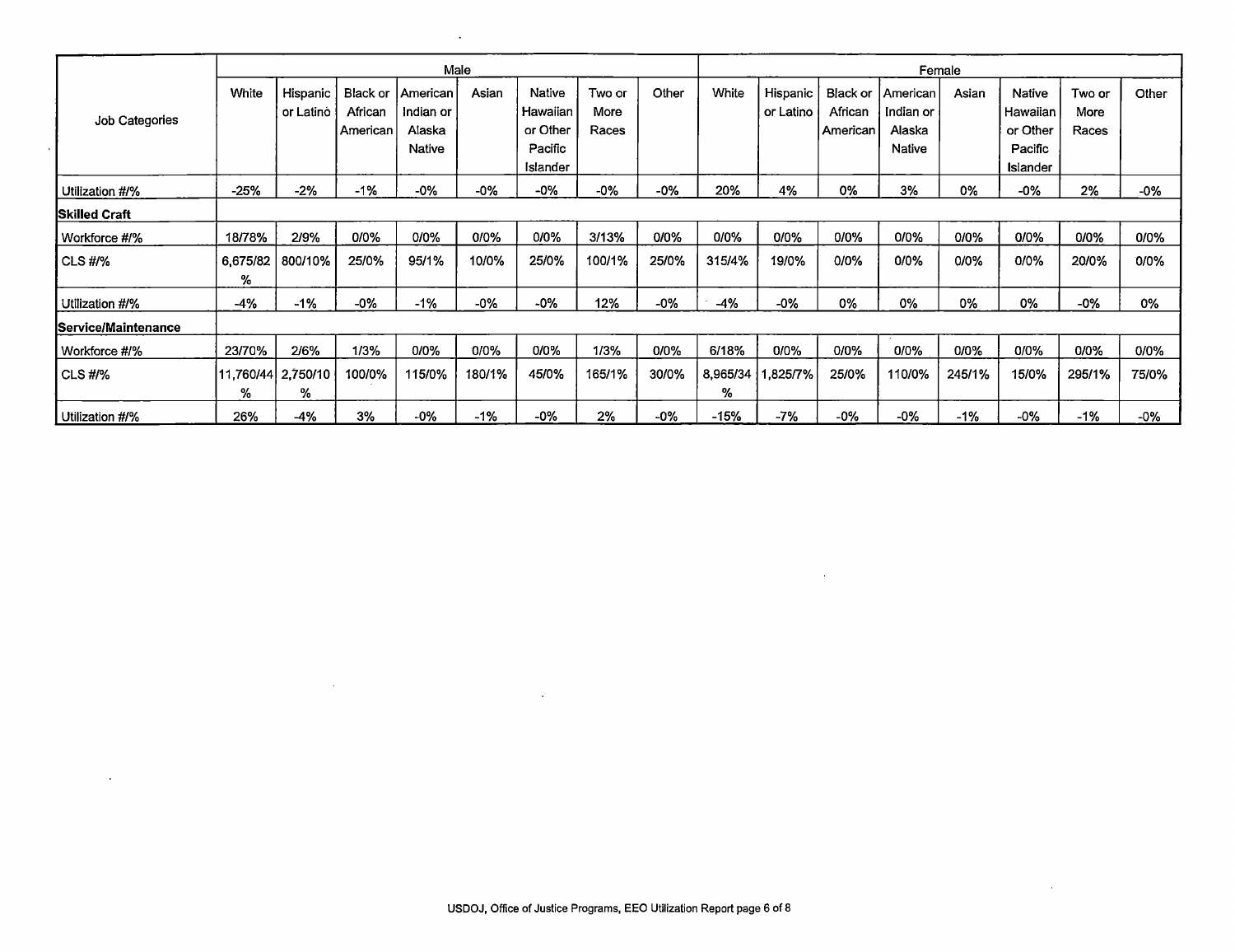#### Significant Underutiiization Chart

|                                      |       |                         |                       | Male                                                   |       |                                                       |                         | Female |       |                       |                     |                                                        |       |                                                       |                         |       |
|--------------------------------------|-------|-------------------------|-----------------------|--------------------------------------------------------|-------|-------------------------------------------------------|-------------------------|--------|-------|-----------------------|---------------------|--------------------------------------------------------|-------|-------------------------------------------------------|-------------------------|-------|
| Job Categories                       | White | Hispanic  <br>or Latino | African<br>  American | Black or   American  <br>Indian or<br>Alaska<br>Native | Asian | Native<br>Hawaiian<br>or Other<br>Pacific<br>Islander | Two or<br>More<br>Races | Other  | White | Hispanic<br>or Latino | African<br>American | Black or   American  <br>Indian or<br>Alaska<br>Native | Asian | Native<br>Hawaiian<br>or Other<br>Pacific<br>Islander | Two or<br>More<br>Races | Other |
| Professionals                        | ✔     |                         |                       |                                                        |       |                                                       |                         |        |       |                       |                     |                                                        |       |                                                       |                         |       |
| Technicians                          |       |                         |                       |                                                        |       |                                                       |                         |        | V     |                       |                     |                                                        |       |                                                       |                         |       |
| <b>Protective Services:</b><br>Sworn | V     |                         |                       |                                                        |       |                                                       |                         |        |       |                       |                     |                                                        |       |                                                       |                         |       |
| Administrative Support               | ✔     |                         |                       |                                                        |       |                                                       |                         |        |       |                       |                     |                                                        |       |                                                       |                         |       |

 $\sim$ 

 $\sim$ 

 $\lambda$